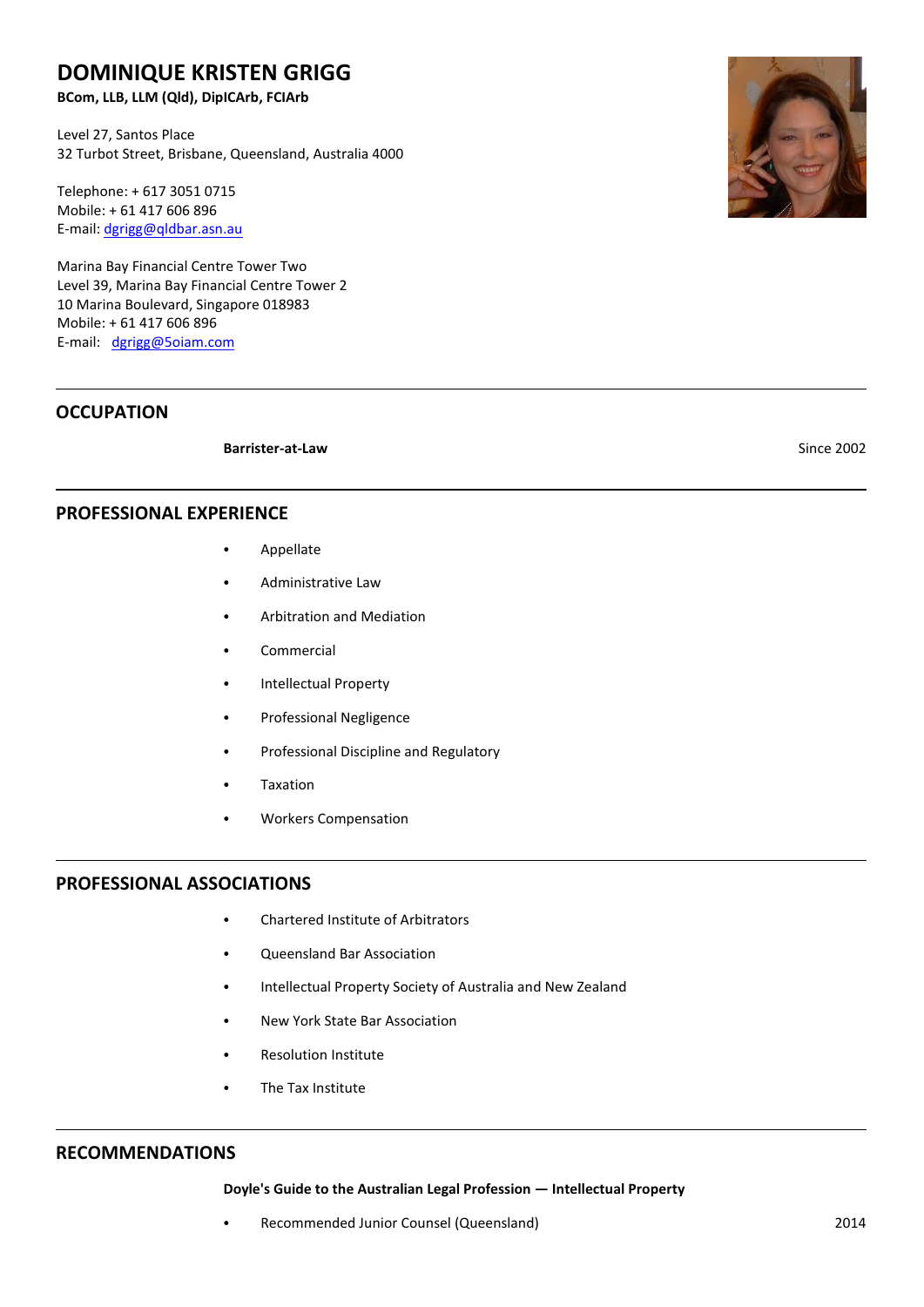|                        | Leading Junior Counsel (Queensland)<br>$\bullet$                                                                                      | 2015          |
|------------------------|---------------------------------------------------------------------------------------------------------------------------------------|---------------|
|                        | Recommended Junior Counsel (Queensland)<br>$\bullet$                                                                                  | 2016          |
|                        | Leading Junior Counsel (Queensland)<br>$\bullet$                                                                                      | 2017          |
|                        | Recommended Junior Counsel (Queensland)<br>$\bullet$                                                                                  | 2018          |
|                        | Recommended Junior Counsel (Queensland)<br>$\bullet$                                                                                  | 2020          |
| <b>PAST EMPLOYMENT</b> |                                                                                                                                       |               |
|                        | Solicitor<br>PHILLPS FOX<br>Senior Associate from 1998                                                                                | $1996 - 2002$ |
|                        | Quasi-Judicial Member - Administrative Appeals Tribunal<br><b>COMMONWEALTH OF AUSTRALIA</b>                                           | $2016 - 2021$ |
| <b>EDUCATION</b>       |                                                                                                                                       |               |
|                        | <b>Bachelor of Commerce</b><br>THE UNIVERSITY OF QUEENSLAND                                                                           | 1992          |
|                        | <b>Bachelor of Laws</b><br>THE UNIVERSITY OF QUEENSLAND                                                                               | 1995          |
|                        | <b>Master of Laws</b><br><b>UNIVERSITY OF QUEENSLAND</b>                                                                              | 1999          |
|                        | Certificate of Training - Workshop for Mediators in Intellectual Property Disputes<br><b>WORLD INTELLECTUAL PROPERTY ORGANISATION</b> | 2005          |
|                        | <b>Company Directors Course Diploma</b><br><b>AUSTRALIAN INSTITUTE OF COMPANY DIRECTORS</b>                                           | 2009          |
|                        | Diploma in International Commercial Arbitration<br><b>CHARTERED INSTITUTE OF ARBITRATORS</b>                                          | 2020          |
| <b>QUALIFICATIONS</b>  |                                                                                                                                       |               |
|                        | Solicitor of the Supreme Court of Queensland<br>$\bullet$                                                                             | 1996          |
|                        | Solicitor of the High Court of Australia<br>٠                                                                                         | 1996          |

• Barrister of the Supreme Court of Queensland 2002

## **PROFESSIONAL ACCREDITATIONS**

- National Mediator Accreditation
- Fellow of the Chartered Institute of Arbitrators

## **SELECTED PAST CASES**

## **Decisions as Tribunal Member**

• Martindale and Minister for Immigration and Border Protection [2017] AATA 2554 — Citizenship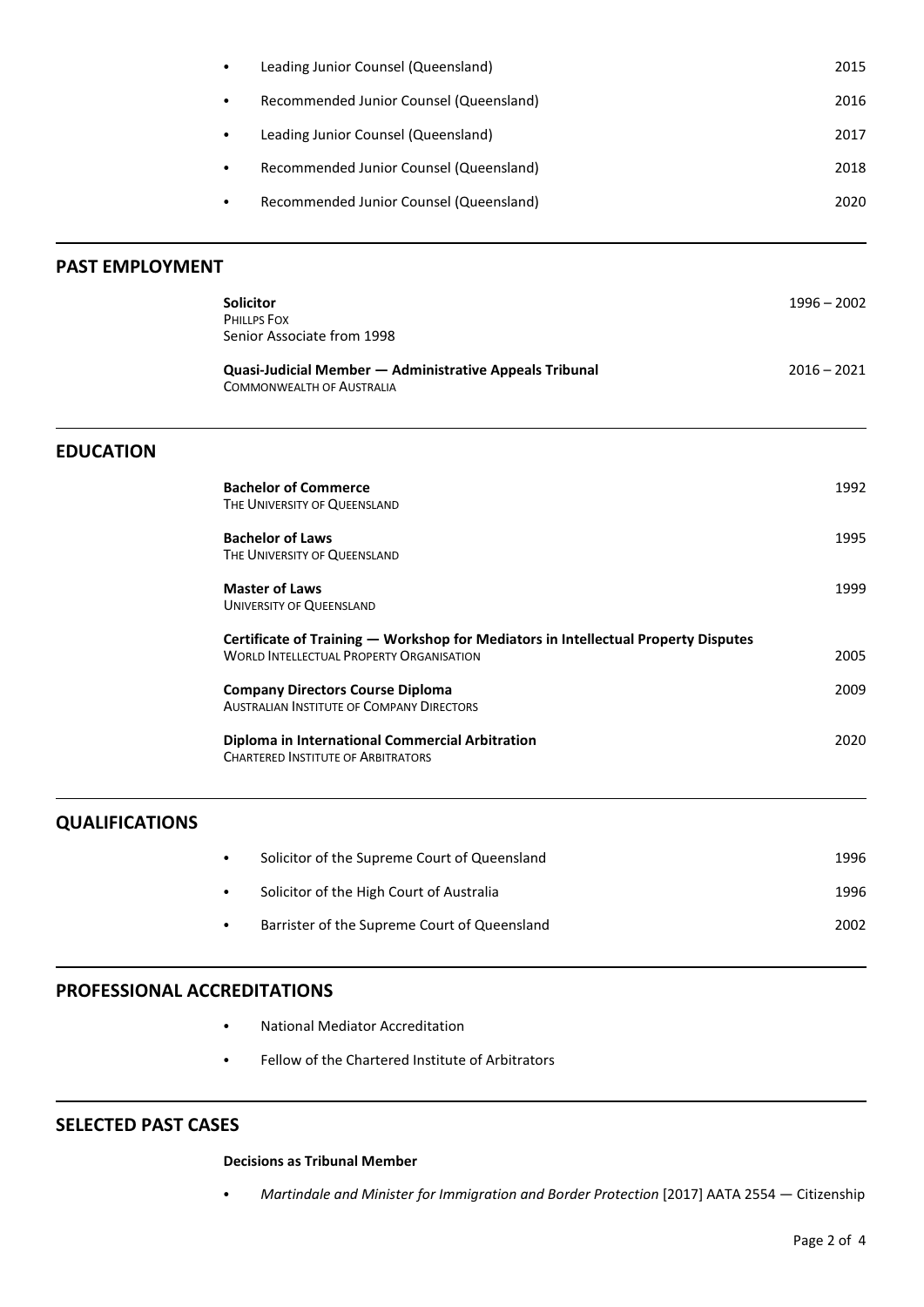- C *Collins and Civil Aviation Safety Authority* [2017] AATA 2564 Commercial
- C *Hassani and Minister for Immigration and Border Protection* (2018) 161 ALD 551 Citizenship
- C *Davitt and Telstra Corporation Limited* [2018] AATA 10 Workers Compensation
- C *El Gharniti and Minister for Immigration and Border Protection* [2018] AATA 668 Citizenship
- C *Chaplyn and Secretary, Department of Social Services* (2018) 159 ALD 176 Social security
- C *Neumeier and Minister for Immigration and Border Protection* [2018] AATA 1834 Citizenship
- C *Woodward and Comcare* [2018] AATA 1835 Workers Compensation
- C *Ford and Commissioner of Taxation* [2018] AATA 3039 Taxation
- C *Carlson and Telstra Corporation Limited* [2018] AATA 3359 Workers Compensation
- C *Chambers and Minister for Home Affairs* [2018] AATA 3376 Citizenship
- C *Gjura and Minister for Home Affairs* [2018] AATA 4222 Citizenship
- *C JBKR and Commissioner of Taxation* [2019] AATA 38 Taxation
- C *Kucharski and Comcare* [2019] AATA 265 Workers Compensation
- C *GMFV and Secretary, Department of Education and Training* [2019] AATA 701 Commercial
- C *Roszkiewicz and Commissioner of Taxation* [2019] AATA 931 Taxation
- Cook and Telstra Corporation Limited [2019] AATA 1511 Workers Compensation
- C *Jacobs and Commissioner of Taxation* [2019] AATA 1726 Taxation
- C *Campbell and Commissioner of Taxation* [2019] AATA 2043 Taxation
- C *Ellis and Australian Securities and Investments Commission* [2019] AATA 2346 Commercial

## **Academic Commentary on Tribunal Decisions**

- "Capital distributions from foreign trusts how to prove they're not taxable" (re *Campbell and Commissioner of Taxation* [2019] AATA 2043), *Australian Tax Week*, Issue 32, 9 August 2019
- "The problem of paperwork: important lessons for the recipients of foreign tax distributions" (re *Campbell and Commissioner of Taxation* [2019] AATA 2043), *Weekly Tax Bulletin*, No. 34, [1101]
- C "No discretion to remit excesstransfer balance tax assessment, *Jacobs and FCT* [2019]AATA 1726", *Weekly Tax Bulletin*, No. 30, [990]
- C "Penalties for failing to lodge tax return correctly imposed, *Ford and FCT* [2018] AATA 3039", *Weekly Tax Bulletin*, No. 37, [1218]
- C "*Jacobs and FCT* [2019] AATA 1726", *Superannuation & Financial Services Bulletin*, Issue 007 Wednesday 31 July 2019
- C "Distributions from foreign trusts assessable under section 99B" (re *Campbell and Commissioner of Taxation* [2019] AATA 2043), *Talking Tax*, Issue 166, 09 Aug 2019,

## **As Counsel**

- C *Schaffer v Royal & Sun Alliance Life Assurance Australia Ltd* [2003] QCA 182
- Grace v Beaulieu of Australia Ltd (2004) 60 IPR 540
- C *Sheldon and Hammond Pty Ltd v Metrokane Inc* (2004) 61 IPR 1